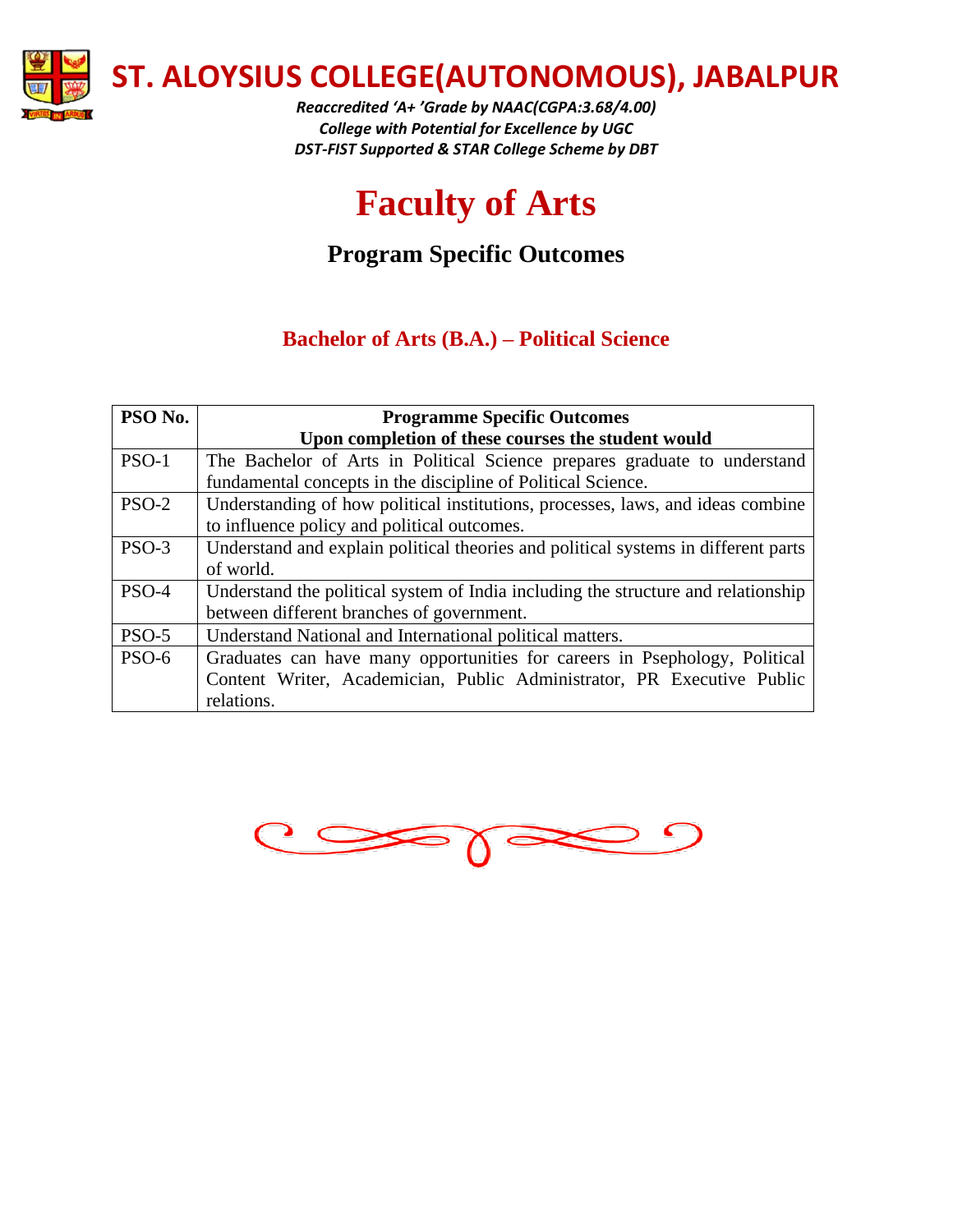

*Reaccredited 'A+ 'Grade by NAAC(CGPA:3.68/4.00) College with Potential for Excellence by UGC DST-FIST Supported & STAR College Scheme by DBT*

#### **Bachelor of Arts (B.A.) – Economics**

| <b>PSO</b>   | <b>Programme Specific Outcomes</b>                                                                                                                                                                                                  |
|--------------|-------------------------------------------------------------------------------------------------------------------------------------------------------------------------------------------------------------------------------------|
| No.          | Upon completion of these courses the student would                                                                                                                                                                                  |
| $PSO-1$      | After the completion of this programme, students will be able to make careers in                                                                                                                                                    |
|              | business, law, education, banking, insurance, journalism, public policy, diplomacy,<br>environmental science, international affairs and in research and consultancy.                                                                |
| <b>PSO-2</b> | Students would be able to opt for different competitive exams <i>i.e.</i> Indian Economic<br>Services (IES), Indian Administrative Services (IAS), Banking, National Sample<br>Survey, Ministry of Foreign Affairs, NITI Aayog etc. |
| PSO-3        | Students will develop the ability to apply theoretical knowledge of Micro and Macro<br>Economics to explain the behavior of individuals, businesses and industries in market-                                                       |
|              | based systems and analyze the challenges of developing economies.                                                                                                                                                                   |
| PSO-4        | The study will help in enhancing numerical and computing ability and will also help<br>in developing presentation skills.                                                                                                           |
| <b>PSO-5</b> | The student will enhance the ability to analyze economic behavior in practice.                                                                                                                                                      |
| <b>PSO-6</b> | Students will be able to effectively communicate economic ideas to solve the various<br>economic problems.                                                                                                                          |
| PSO-7        | Students will acquire problem solving skills and develop a logical way of dealing with<br>various economic issues.                                                                                                                  |
| PSO-8        | Students will be able to explain the role of the government in the economy, including<br>taxation, expenditure and production. They will also be able to analyze the impact of<br>fiscal and monetary policy in the economy.        |

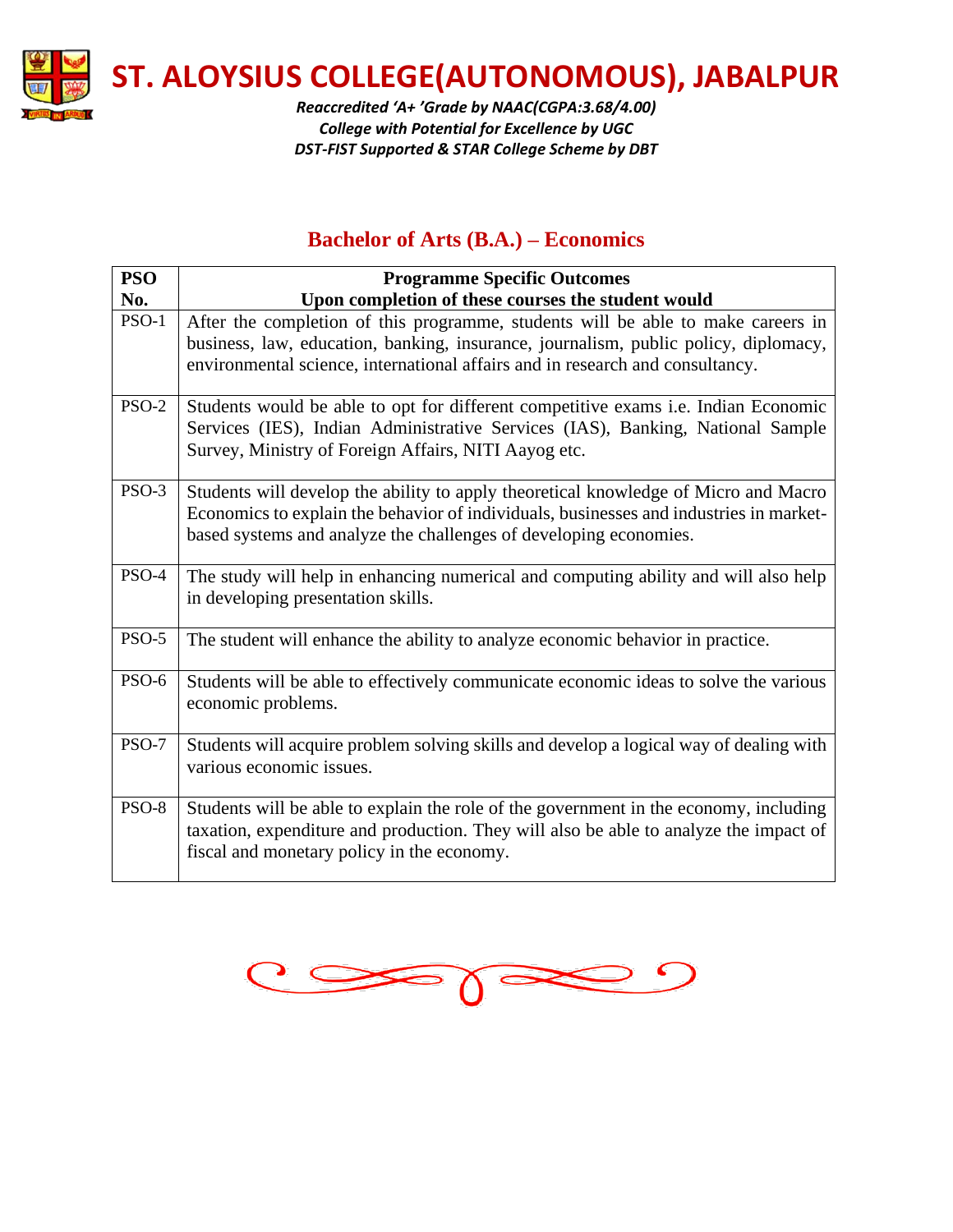

*Reaccredited 'A+ 'Grade by NAAC(CGPA:3.68/4.00) College with Potential for Excellence by UGC DST-FIST Supported & STAR College Scheme by DBT*

## **Bachelor of Arts (B.A.) – English Litrature**

| <b>PSO</b>    | <b>Programme Specific Outcomes</b>                                                         |
|---------------|--------------------------------------------------------------------------------------------|
| No.           | Upon completion of these courses the student would                                         |
| PSO-1         | Gain awareness about diversified and best literacy traditions of the world. All the great  |
|               | texts that a student studies will expand his range of experience and in turn will gain the |
|               | strength and courage to live their lives                                                   |
| PSO-2         | Acquisition of values is needed for self-development and social transformation which       |
|               | the study of Literature will instil in students and help them emerge as better human       |
|               | beings.                                                                                    |
| PSO-3         | The study of Literature will enhance their communication skills, ability to instruct and   |
|               | convey information accurately in a variety of formats.                                     |
| PSO-4         | Will become potentially better with their knowledge on writing skills and finesse, there   |
|               | will be possibilities of them emerging as perspective writers, editors, content            |
|               | developers and teachers.                                                                   |
| $PSO-5$       | Be familiar with representative literary and cultural texts within a significant number    |
|               | of historical, geographical, and cultural contexts.                                        |
| PSO-6         | Apply critical and theoretical approaches to the reading and analysis of literary and      |
|               | cultural texts in multiple genres.                                                         |
| PSO-7         | Identify, analyze, interpret and describe the critical ideas, values, and themes that      |
|               | appear in literary and cultural texts and understand the way these ideas, values, and      |
|               | themes inform and impact culture and society, both now and in the past.                    |
| PSO-8         | Write analytically in a variety of formats, including essays, research papers, reflective  |
|               | writing and critical reviews of secondary sources.                                         |
| PSO-9         | Ethically gather, understand, evaluate and synthesize information from a variety of        |
|               | written and electronic sources.                                                            |
| <b>PSO-10</b> | Understand the process of communicating and interpreting human experiences through         |
|               | literary representation using historical contexts and disciplinary methodologies.          |

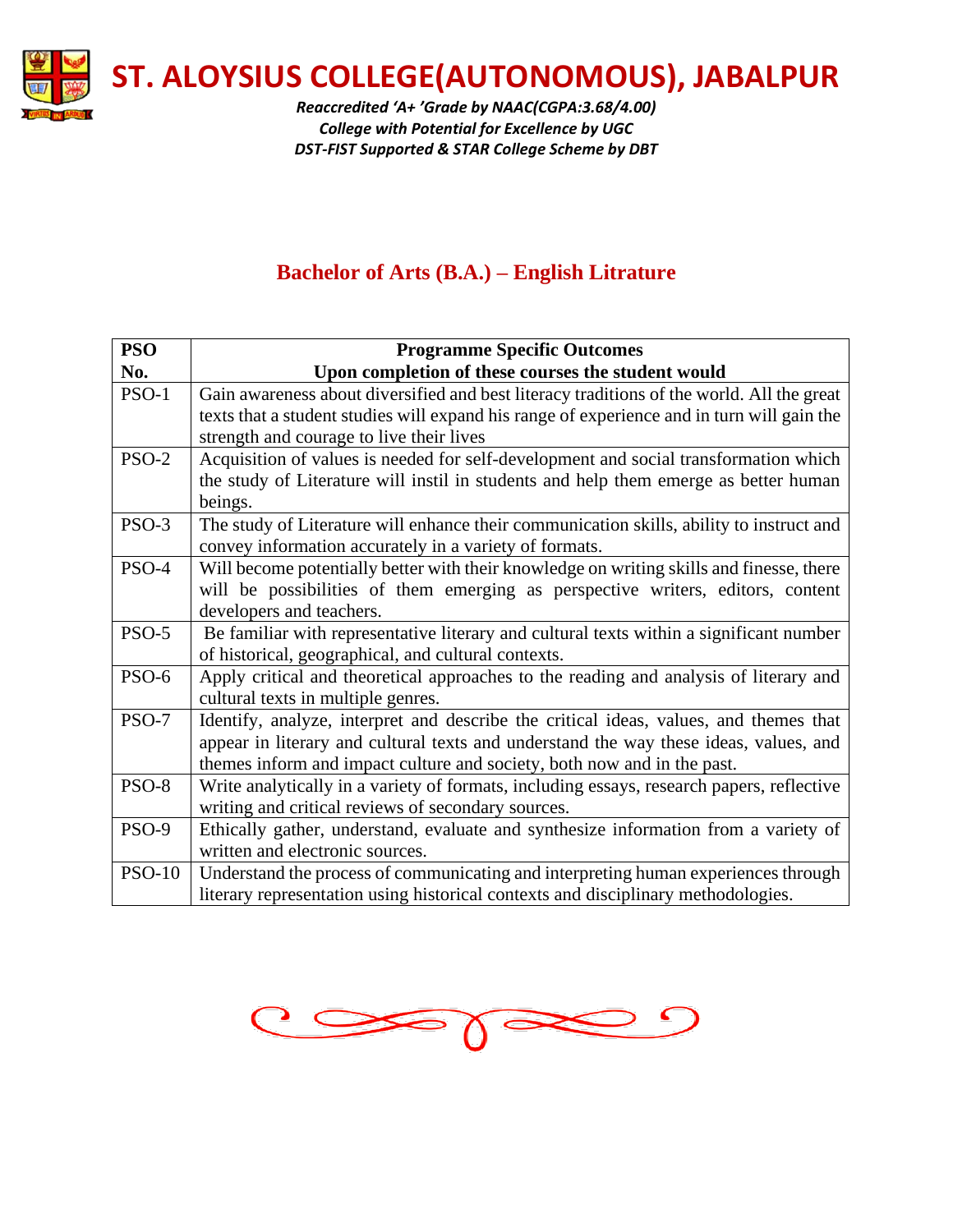

*Reaccredited 'A+ 'Grade by NAAC(CGPA:3.68/4.00) College with Potential for Excellence by UGC DST-FIST Supported & STAR College Scheme by DBT*

## **Bachelor of Arts (B.A.) – Functional English**

| <b>PSO</b>   | <b>Programme Specific Outcomes</b>                                                   |
|--------------|--------------------------------------------------------------------------------------|
| No.          | Upon completion of these courses the student would                                   |
| <b>PSO-1</b> | Become perceptive while using correct English and will grow to be potentially better |
|              | speakers.                                                                            |
| <b>PSO-2</b> | Develop their critical thinking and enable them to present their views and opinions  |
|              | freely at all public platforms.                                                      |
| <b>PSO-3</b> | Polish their soft skills essentially required in the modern scenario for Language    |
|              | proficiency.                                                                         |
| <b>PSO-4</b> | Develop a range of subject specific and transferable skills, including high order    |
|              | conceptual, literary and communication skills of value in graduate studies and/or    |
|              | employment.                                                                          |
| <b>PSO-5</b> | Language competency will help them become concept writers, facilitators, editors,    |
|              | counsellors, soft skill trainers, voice trainers etc.                                |

#### **Bachelor of Arts (B.A.) – Foundation Course**

| <b>PSO</b>   | <b>Programme Specific Outcomes</b>                                                   |
|--------------|--------------------------------------------------------------------------------------|
| No.          | Upon completion of these courses the student would                                   |
| <b>PSO-1</b> | To facilitate a broader understanding of English Language                            |
| <b>PSO-2</b> | Comprehension of Prose and Poetry passages                                           |
| <b>PSO-3</b> | Understanding of diverse cultures and perspectives                                   |
| <b>PSO-4</b> | Enhanced knowledge of grammar                                                        |
| <b>PSO-5</b> | Improving the four language skills-LSRW                                              |
| <b>PSO-6</b> | Developing business, formal and informal correspondence skills                       |
| <b>PSO-7</b> | Analytical compositions like essays, reports, reviews, paragraphs etc.               |
| <b>PSO-8</b> | Enhancing employability in the field of teaching, creative writing, publishing media |
|              | and journalism.                                                                      |
| <b>PSO-9</b> | Fluency and competence in Spoken English                                             |
|              |                                                                                      |

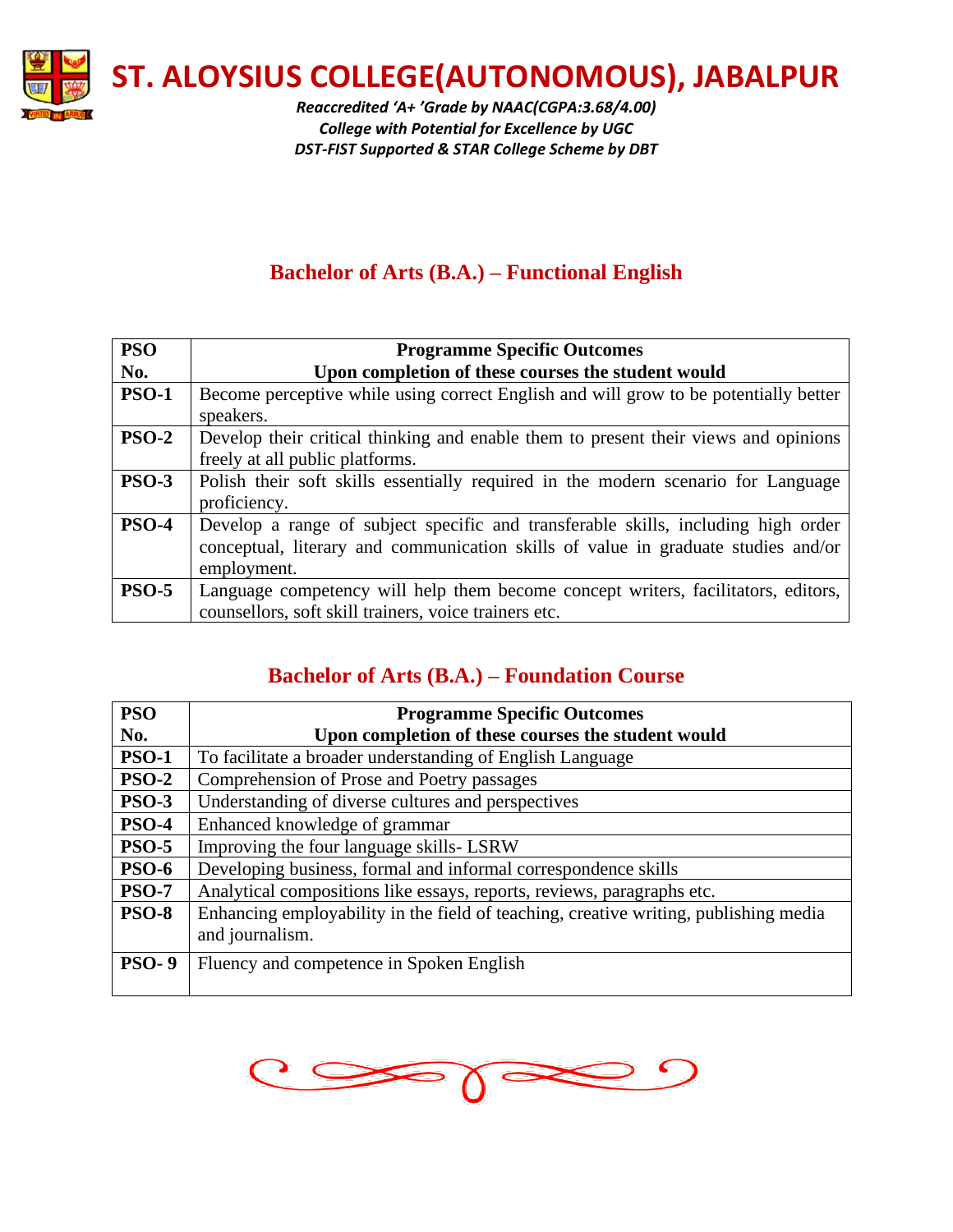

*Reaccredited 'A+ 'Grade by NAAC(CGPA:3.68/4.00) College with Potential for Excellence by UGC DST-FIST Supported & STAR College Scheme by DBT*

## **Bachelor of Arts (B.A.) – Hindi Literature**

| <b>PSO</b> | <b>Programme Specific Outcomes</b>                                                                                                          |
|------------|---------------------------------------------------------------------------------------------------------------------------------------------|
| No.        | Upon completion of these courses the student would                                                                                          |
| $PSO-1$    | Understand the interrelation between literature and society and analyze the role<br>played by Hindi Literature in the past and the present. |
|            |                                                                                                                                             |
| $PSO-2$    | Understand and explain the nature of Hindi language and literature.                                                                         |
| $PSO-3$    | Understand the philosophy of life and get inspired by the vision of eminent<br>writers.                                                     |
| PSO-4      | Enhance critical skills of literary writing and develop literary research attitude.                                                         |
| $PSO-5$    | Develop reading, writing, speaking and listening skills.                                                                                    |
| PSO-6      | Enhance skills of literary criticism.                                                                                                       |
| PSO-7      | Develop the art of illustrating literary forms like one-act-play and short story.                                                           |
| PSO-8      | Understand the local and regional culture through the study of various dialects<br>(Bundeli)                                                |

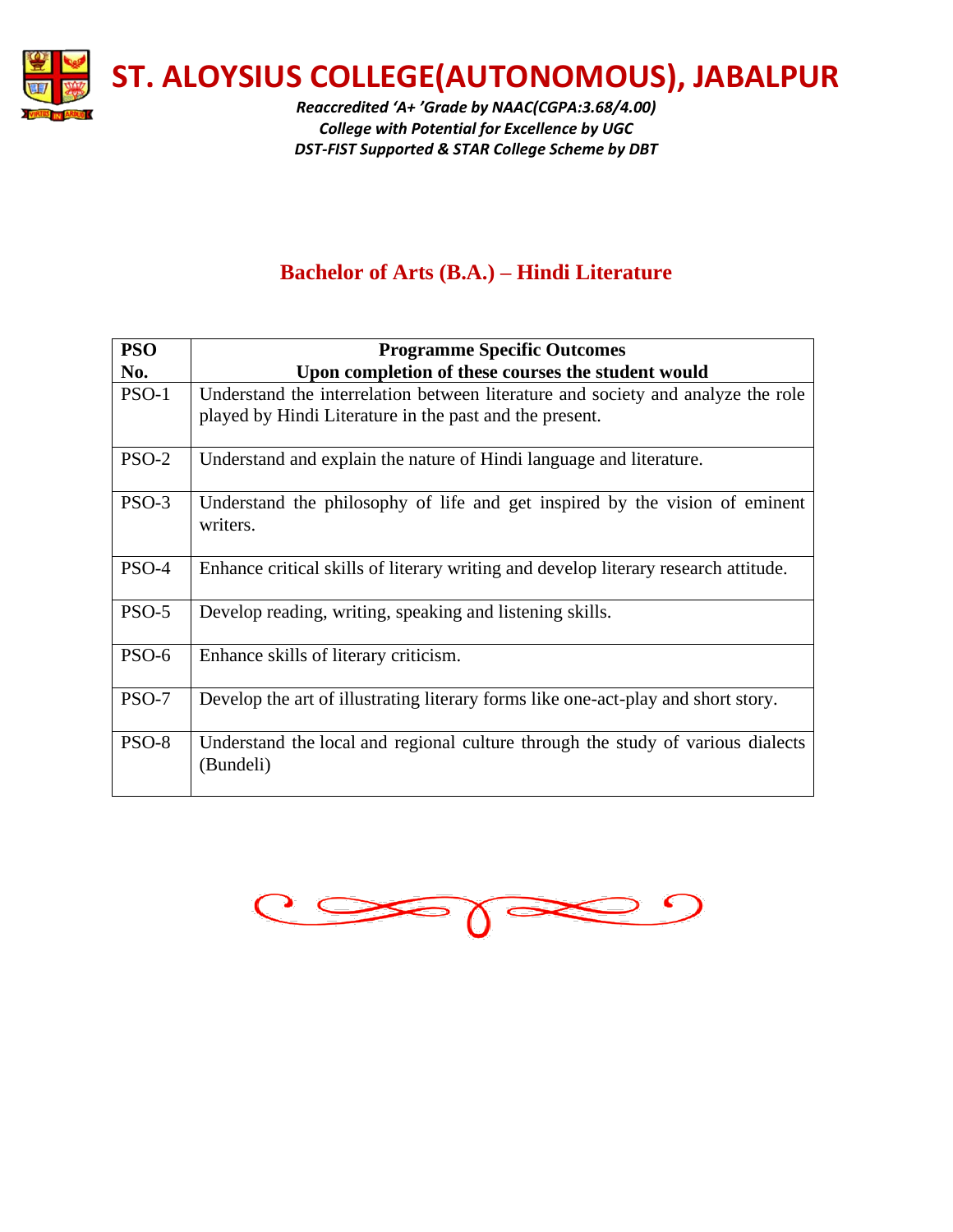

*Reaccredited 'A+ 'Grade by NAAC(CGPA:3.68/4.00) College with Potential for Excellence by UGC DST-FIST Supported & STAR College Scheme by DBT*

## **Bachelor of Arts (B.A.) – Functional Hindi**

| <b>PSO</b> | <b>Programme Specific Outcomes</b>                                                                                  |
|------------|---------------------------------------------------------------------------------------------------------------------|
| No.        | Upon completion of these courses the student would                                                                  |
| $PSO-1$    | Understand the meaning, concept and importance of Functional Hindi and its<br>application.                          |
| $PSO-2$    | Understand various forms of Functional Hindi according to its area of application<br>in advertising and journalism. |
| $PSO-3$    | Understand the importance of translation.                                                                           |
| PSO-4      | Develop the skill of writing official letters.                                                                      |
| $PSO-5$    | Understand the concepts of linguistic.                                                                              |
| PSO-6      | Understand the different flows of Hindi language (Rajbhasha).                                                       |
| PSO-7      | Understand various forms of writing in media.                                                                       |

#### **Bachelor of Arts (B.A.) – Foundation Course**

| PSO No.      | <b>Programme Specific Outcomes</b>                          |
|--------------|-------------------------------------------------------------|
|              | Upon completion of these courses the student would          |
| <b>PSO-1</b> | हिंदी भाषा का सम्यक् ज्ञान – उच्चारण एवं लेखन के संदर्भ में |
| <b>PSO-2</b> | अभिव्यक्ति क्षमता का विकास                                  |
| PSO-3        | हिंदी व्याकरण बोध                                           |
| PSO-4        | चरित्र निर्माण का प्रयत्न                                   |
| <b>PSO-5</b> | सांस्कृतिक मूल्यों का विकास                                 |
| <b>PSO-6</b> | वैज्ञानिक चेतना का विकास                                    |
| <b>PSO-7</b> | जनसंचार माध्यमों से परिचय                                   |